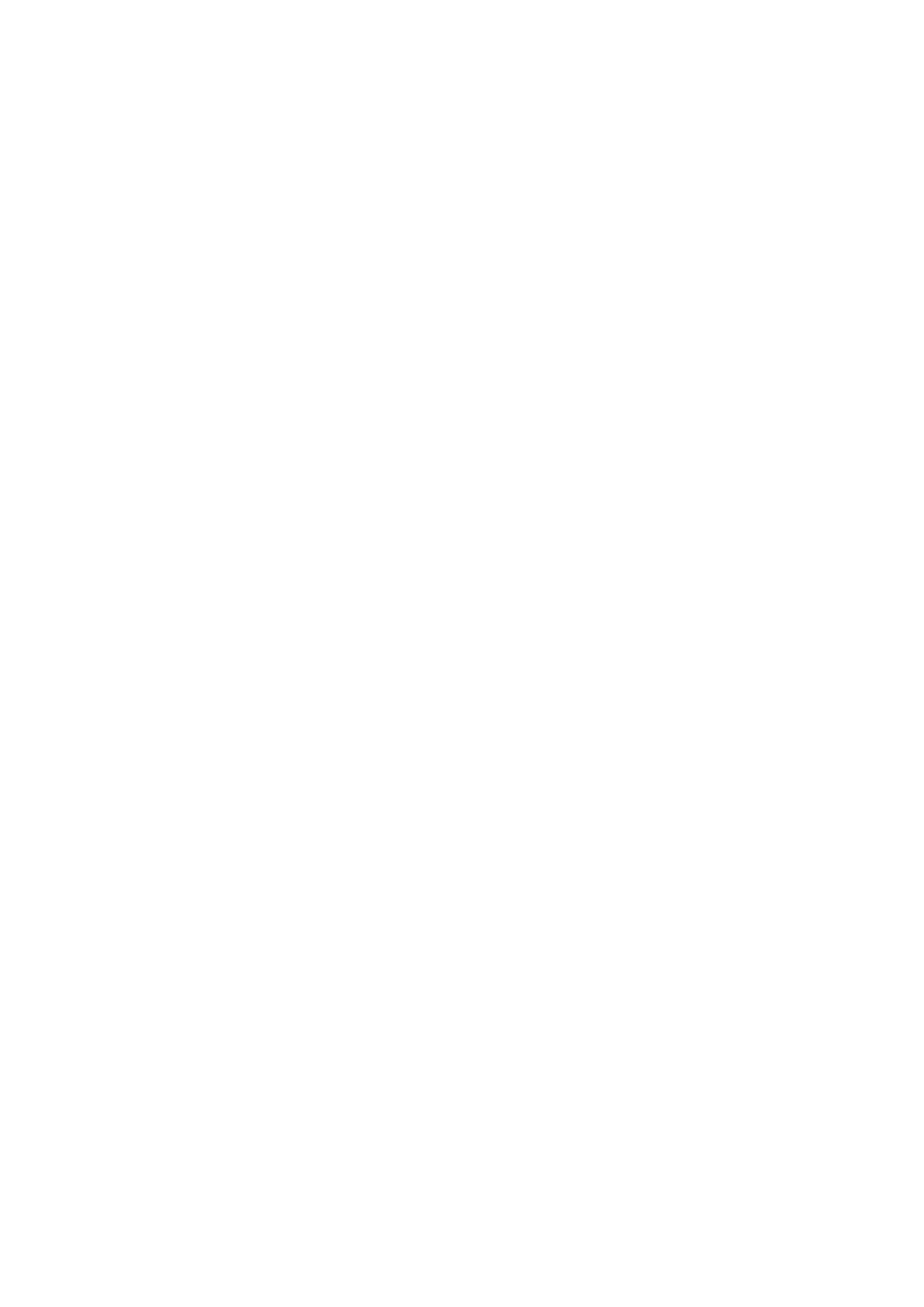#### **Background information**

1. The goal of the project "Strengthening Global Governance of Large Marine Ecosystems and Their Coasts through Enhanced Sharing and Application of LME/ICM/MPA Knowledge and Information Tools" (LME:LEARN) is to improve global ecosystem-based governance of Large Marine Ecosystems and their coasts by generating knowledge, building capacity, harnessing public and private partners, and supporting south-to-south learning and north-to-north learning. The project will aim to meet this through identifying the priority issues affecting governance of the LMEs, along with their associated coastal zones, and marine protected areas, as well as their underlying root causes, and by integrating these in a global ecosystem-based governance framework founded on global coordination and cooperation. This 3-year project (March 2016-March 2019) will establish a dynamic global support network for the GEF LME, MPA, MSP, ICM and coastal and marine climate change adaptation projects practitioners with a view to increasing the capacity of countries to realize adaptive ecosystem-based management and governance. The project aims to achieve a multiplier effect using demonstrations of learning tools and toolboxes, to aid practitioners and other key stakeholders, in conducting and learning from GEF projects. Components of the LME:LEARN, as stated in the ProDoc, are:

- Component 1: Establish global and regional network of partners to enhance ecosystembased management and to provide support for the GEF and non-GEF LME/ICM/MPA/MSP/climate change adaptation projects to address their needs and incorporate climate variability and change;
- Component 2: Synthesise and incorporate knowledge on LMEs into policy-making, capture best LME governance practices, and develop new methods and tools to enhance the management effectiveness of LMEs;
- Component 3: Strengthen capacity and partnership building through twinning and learning exchanges, workshops, and training among LMEs and similar initiatives; and
- Component 4: Communicate and disseminate GEF LME/ICM/MPA/MSP/climate change adaptation project achievements and lessons learned to practitioners and general public.
- Component 5: Project Management

2. A Project Coordination Unit (Component 5) was established, jointly with the IW:LEARN project, at the IOC-UNESCO to coordinate the networks and experience sharing and learning partners and to provide overall management of the LME:LEARN project. GEF has earmarked a grant of 2.5 M US\$ for the implementation of this project. In order to comply with GEF requirements, cofinancing more than 13 M US\$ was secured.

3. The implementation of LME:LEARN started with the Steering Committee/Inception Workshop meeting that took place in March 2016. LME:LEARN PCU is joined by several partners (IUCN, Conservation International, ICES, UNEP/GRID), which have been well integrated in the implementation of the specific project activities. In addition to that, the LME:LEARN is strongly supported by the U.S., which is participating actively in project oversight and on the project's working groups through National Oceanic and Atmospheric Administration (NOAA) of the U.S. Government's Department of Commerce. Several working groups of the project have been established (Governance; Ecosystem Based Management; Data and Information Management), each one of them actively involving larger number of stakeholders in the implementation of project's activities.

4. The objectives of the LME:LEARN directly contribute to High Level Objective 1: Healthy Ocean Ecosystems and Sustained Ecosystem Services, of the Draft IOC Medium-Term Strategy for 2014–2021 (IOC-XXVII/2 Annex 3), by building local and regional capacities, in terms of knowledge and tools, for implementing ecosystem based approaches in the marine environment. The project will respond to the priority areas contained in the ICAM strategy endorsed by the IOC Assembly at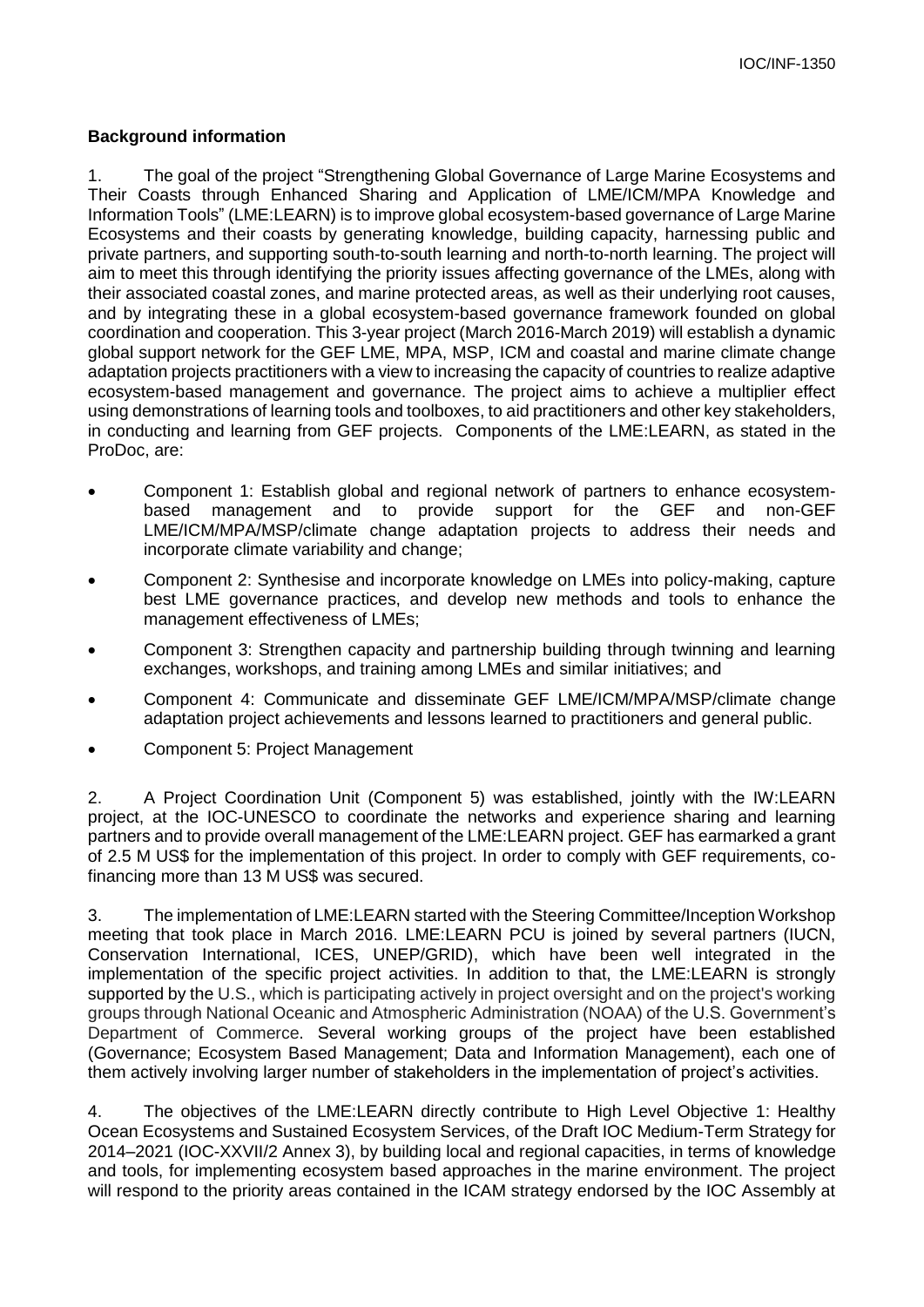IOC/INF-1350 Page 2

its 26th session, particularly Strategic Objective1: Increase our collective capacity to respond to change and challenges in coastal and marine environments through further development of such science-based management tools as Integrated Coastal Area Management (ICAM), Marine Spatial Planning (MSP), Ecosystem-based Management (EBM), and Large Marine Ecosystems (LME). Finally, since the LME:LEARN project has a strong emphasis on capacity development, it will be harmonised with the IOC Capacity Development Strategy (IOC-XXVII/2 Annex 10). IOC Regional Sub-Commissions (IOCARIBE, WESTPAC, and IOCAFRICA) will also lead a number of project activities in their respective regions, and will facilitate the establishment of regional networks in their respective regions (Component 1) .

#### **Expected outcomes of the project**

- 5. The expected outcomes (results) of the Component 1 are:
- Outcome 1.1: Enhanced network of partners working to provide consistent management and ecosystem-based methods and technical support to GEF-LME/ICM/MPA/MSP projects.
- Outcome 1.2: Increased interaction between GEF- LME, MPA, MSP and ICM projects and other marine and coastal initiatives supported by GEF and partner organizations.
- Outcome 1.3: Increased collaboration and coordination between GEF-LME, ICM, MSP and MPA projects and partners, within the geographic boundaries of LMEs.
- Outcome 1.4: Progress towards fully integrated 'ridge to reef' ecosystem-based management of freshwater and marine transboundary water systems, based on good governance practices, through increased generation of knowledge and enhanced coordination between GEF-IW surface and LME and ICM projects.

6. On 6-8 December, 2016 a major annual meeting took place in the premises of UNESCO/IOC in Paris. The 18<sup>th</sup> Annual LME Consultative Meeting was attended by more than 130 participants from more than 50 countries, and a large number of national and international organisations. The meeting contributed to the development of the LME Partnership by engaging marine, coastal management, biodiversity and coastal and marine climate change adaptation project leaders. The meeting also provided an opportunity to discuss the contribution of GEF and other marine projects to the implementation of the Agenda 2030, particularly SDG 14 as well as other SDGs, in light of the forthcoming UN Conference on SDG 14 implementation to take place in June 2017.

7. During the 18<sup>th</sup> Annual LME meeting, a special parallel Regional Networks' session involving representatives from three LME regions, where the activities of the LME:LEARN will be focused (Latin America and the Caribbean; Asia; and Africa,) took place. Following the meeting, a note on the modalities of regional networks' activities in 2017 was prepared and it was discussed with IOC regional commissions' secretaries who will be managing by three regional networks with a technical and logistical support of the LME:LEARN PCU. The next Africa Regional Network Meeting is scheduled for for 3-4 August 2017 in Zanzibar, Tanzania. The Latin America and Caribbean Regional Network Meeting is tentatively scheduled for early October 2017 in Cartagena, Colombia.

8. The second Steering Committee Meeting (jointly with IW:LEARN) took place in Washington, DC, U.S.on 1-2 June 2017.

- 9. The expected outcomes (results) of the Component 2 are:
- Outcome 2.1: GEF LME/ICM/MPA/MSP projects equipped with new tools that incorporate ICM, MPAs and climate variability and change.
- Outcome 2.2: Innovative approaches captured and available for use by LME, MPA, MSP and ICM practitioners in LME governance.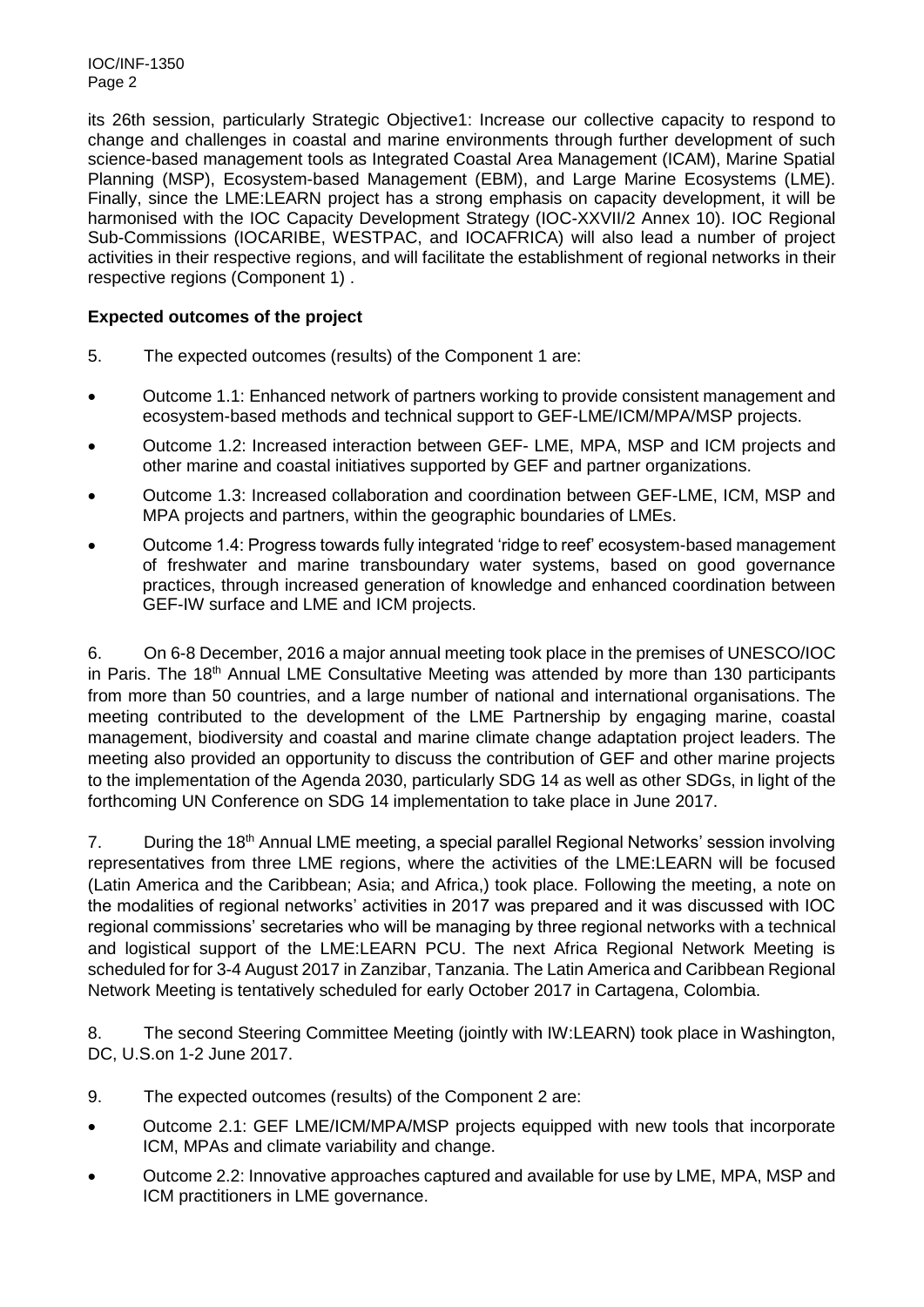- Outcome 2.3: LME/ICM/MPA/MSP projects accessing and using the tools to address the emerging priorities and new requirements for GEF.
- Outcome 2.4: Facilitate the exchange of experiences between LMEs on data and information management issues, and promote the development of common data management approaches for LME/ICM/MPA/MSP projects.

10. The agreements were signed with ICES, CI and IUCN, and all three partners have started implementation of the activities. The first step in that direction was the discussion on related outputs during the LME:LEARN Project Meeting, which took place on 5 – 6 December 2016 (preceding the Annual LME meeting, mentioned above). The meeting participants, gathered within three working groups of the project (Governance; Ecosystem Based Management; and Data and Information Management), focused their discussions on the contents of several toolkits that these partners will prepare.

11. Considerable progress has been achieved in drafting the Governance Toolkit. Special value of this endeavour is active participation of numerous stakeholders in developing it. The Governance Working Group met during the SDG14 Conference on 8-9 June 2017. It discussed the progress and agreed on the format of the toolkit, modalities of harmonisation with other toolkits (with a view to developing the same format for all toolkits), and inspected possible case studies to be included in the toolkit.

12. TORs for the remaining 6 toolkits were prepared and respective contracts have been signed. and the consultants selected. It is expected that all toolkits will be completed before the end of 2017, when the preparation of respective training modules will start. The trainng modules will serev as the basis for training activities within the three regions that the LME:LEARN is focusing its activities on.

13. The project data base is being developed by IOC/IODE. A survey was conducted with the objective of getting the response of the potential users on the data base structure. The results of the survey were presented during the LME Annual meeting. PCU has organized a meeting of the Data and Information Management Group in Oostende (20-21 April 2017) where major partners (IODE, GRID, IUCN) have discuss how to integrate several LME:LEARN products (data base, Google layers, web site) into one integrated and easily accessible portal. The marine domain of the IW:LEARN web site has been developed to serve as the platform for all the services to be offered through LME:LEARN. In addition, IUCN is preparing the outreach product addressed to the wider public. The initial structure of the product was presented at the meeting.

- 14. The expected outcomes (results) of the Component 3 are:
- Outcome 3.1: Increased collaboration and learning exchanges South-to-South between the GEF LME, MPA, MSP and ICM projects, and North-to-South and South-to-North partnerships with non-GEF marine and coastal initiatives (e.g. Seascapes) to build capacity and develop training and education materials.
- Outcome 3.2: GEF LME/ICM/MPA/MSP practitioners trained in new techniques and approaches for ecosystem-based 5-modular assessment, management and governance practices for ecosystem and mitigation of effects of climatic variability and change in LMEs.
- Outcome 3.3: Increased capacity of GEF LME, ICM, MSP and MPA project staff and practitioners, to address the new ecosystem-based governance priorities in GEF6 built through portfolio learning, partnerships, and training.

15. The recruitment process to hire the IW:LEARN/LME:LEARN Deputy Project Manager/Training and Twinning Specialist has been concluded. It took somewhat longer time than expected to complete because of the unusually large number of applicants (178). The selected applicant assumed her duties by end of May 2017.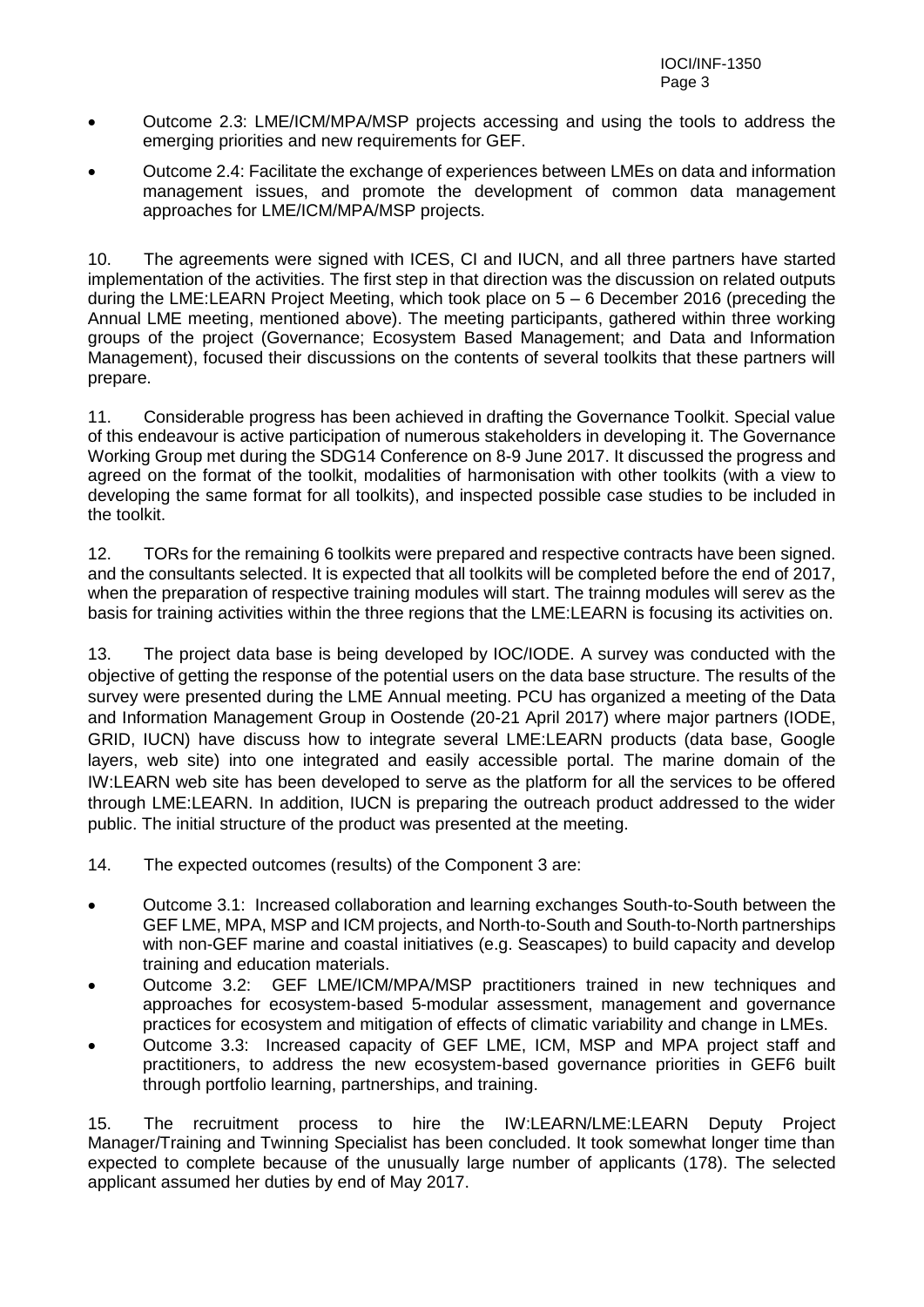16. The preparation of the guide on planning and implementing capacity development (carried by Conservation International) is progressing and the first draft is expected to be delivered soon. This guidebook will also provide instructions for facilitating twinning and learning exchanges.

17. Twinning exchange is being encouraged in several regions. Opportunities were sought for and the first regional twinning meeting took place in Bogor (Indonesia) in April 2017. All 13 regional LMEs were present and strong interest was expressed to continue with this initiative. The forthcoming Regional Networks' meeting will also be an opportunity to solicit the twinning proposals. It is expected that the twinning proposals will be finalised in early 2018 and that the first activities will start soon after.

18. The work has started on the development of the training strategy. In addition to examining the reach of the training modules that will be developed on the basis of the governance and EBM toolkits, the strategy will review all other LME relevant training opportunities and recommend those that will be most useful for the LME community to utilise.

19. The consultant has been hired to assist PCU in preparation of the global conference on ecosystem management and ocean governance (to be held in Cape Town, South Africa on 27 November – 1 December 2017). It is the LME:LEARN activity focused on identifying ways and means of how science could impact ocean governance. For this purpose, a meeting was organized in Paris to discuss the preparations for the conference with the participation of several LME:LEARN partrners. The Steering Committee discussed the matter further in Washington. The conference will be organised jointly with the UN Environment' Regional Seas Programme and FAO. It will be organised in association with the Volvo Ocean Race, which will give global visibility to the LME community. It is expected that 150-200 participants will attend the conference. The basic structure and agenda of the conference has been already prepared and it has already been discussed with all interested partners.

20. During the Sustainable Ocean Summit, organized by World Ocean Council in Rotterdam (30 November – 2 December 2016), LME:LEARN had organized a session " Engaging the Ocean Business Community in Regional Ocean Governance". The session brought together the maritime business community and the coastal and ocean management and governance community who shared their thoughts, concerns and visions for a more fully interactive and collaborative management approach to regional ocean governance with full stakeholder involvement. Also, representatives of four LME projects were present. During the session, the participants identified modalities for a 'way forward' for these two communities to adopt a closer partnership and mechanism for dialogue and negotiation. This issue was largely taken over to the Annual LME Meeting in December 2016 (organised a week after in Paris), where participants discussed, among other, the issues of the blue economy as well as innovative financing, which are highly relevant for private sector engagement in LME governance.

- 21. The expected outcomes (results) of the Component 4 are:
- Outcome 4.1: Communication of results to stakeholders, increased awareness of LME issues and engagement in networks through global and regional LME /COPs
- Outcome 4.2: Strategy developed for showcasing LME and ICM assessment and governance best practices among project partners, stakeholders, resource managers, broader scientific community, government representatives, private companies, universities, schools and the public.
- Outcome 4.3: Global policy discussions informed and impacted by knowledge and experience of GEF- ecosystem based LME/ICM/MPA/MSP governance project.

22. Work is progressing on development of the marine portal. Several activities are taking place in parallel, namely (1) migration of the contents of the previous IW:LEARN web site to the new one, which includes the marine and LME related content, (2) compilation of information on new LME, MPA, ICM, MSP and climate change adaptation projects, and (3) updating the current information